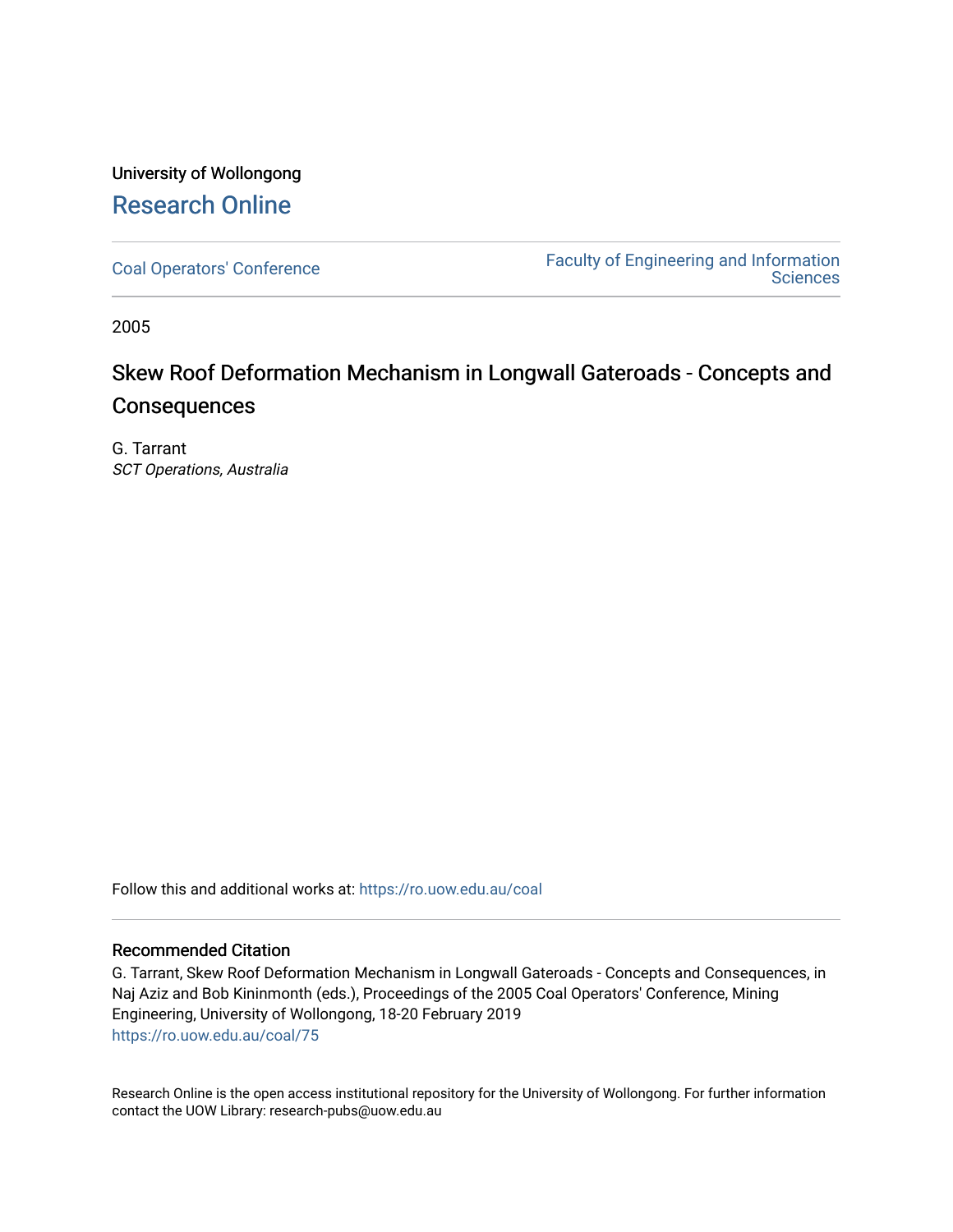## **Skew Roof Deformation Mechanism in Longwall Gateroads — Concepts and Consequences**

**G Tarrant<sup>1</sup>**

## **ABSTRACT**

A research project was commissioned by the Australian Coal Association Research Program (ACARP) to improve the understanding of tailgate strata mechanics and to provide a more rigorous engineering basis for tailgate support design. A deformation mechanism termed 'skew roof' was defined which relates the regional influence of differential horizontal strata movement (shear) about longwall extraction to gateroads. Confirmation of the mechanism was achieved by field investigations which included measurement of the shear displacement along weak interfaces. Under geological and mining conditions where the skew roof mechanism operated, strata units were found to move progressively further towards the goaf with height into the roof. 3D numerical modelling was used to assess the major geotechnical factors controlling the mechanism and to determine appropriate support strategies within a 'skew roof' environment including the role of cables versus standing supports. The skew mechanism is considered relevant to; all roadways in the vicinity of longwall extraction including the faceline itself, chain pillar design, and support design.

#### **INTRODUCTION**

A research project (ACARP, in press) was commissioned to improve the understanding of tailgate strata mechanics and to provide a more rigorous engineering basis for tailgate support design.

A deformation mechanism termed 'skew roof deformation mechanism' was identified which relates the regional differential horizontal movements that occur about longwall extraction to the shear behaviour about gateroads, leading to a range of adverse roadway behaviour. Skew roof has implications for chain pillar design (tailgate positioning) and indeed, all roadways within the vicinity of longwall extraction, including the faceline itself. The implications of the 'skew roof' mechanism to tailgate support design are discussed with reference to the relative roles of long tendons versus standing supports and the importance of support positioning.

The work program comprised a combination of observation, field measurement, laboratory investigations and 3D numerical modelling, predominantly at the sponsor mines of the C12006 Project. Field studies were undertaken at the following mine sites in association with ongoing geotechnical investigations:

- Metropolitan Colliery,
- North Goonyella Mine, and
- Moranbah North Mine.

Measurement of the differential horizontal displacement of roof strata about longwall extraction were undertaken at these mines together with measurement of loads developed in standing supports. Field investigations were supplemented with 3D numerical modelling studies where the sensitivity of the factors driving the skew roof mechanism was examined. A detailed description of the C12006 Project results for each mine is provided in the final project report (ACARP, in press). The purpose of this paper is to convey the key findings that are considered transportable to the broader coal mining industry.

## **Problem definition**

The C12006 Project was commissioned in response to an industry demand for more rigorous methods of gateroad support design. This reflected an ongoing occurrence of problematic tailgate behaviour against a background of trial and error approaches to support design. This issue is also echoed in overseas coal mines with Barczak (2003) lamenting that:

> *whilst pillar design practices had improved through use of ALPS, problematic tailgate behaviour was still a major concern in many US longwall mines and that optimization of support design would not be achieved through current trial and error practices.*

At two of the sponsor mines in the C12006 Project, the author's own observations and anecdotal information strongly suggested that horizontal movement of roof strata towards the approaching goaf played a more important role than previously considered. As shown in Figure 1a the specific observations of tailgate behaviour suggested that the immediate roof appeared to have been driven towards the block side. The movement was so severe that the immediate roof material was essentially pulverised and flowed out of the roof space between the installed standing supports as shown in Figure 1b. Anecdotal advice suggested that this style of roof behaviour was evident in various forms in many of the Australian coal mines that experienced poor roof behaviour either adjacent to longwall extraction (travel roads) or during approach of the next longwall (tailgates).

## **SKEW ROOF DEFORMATION MECHANISM**

#### **Proposed hypothesis**

The 'skew roof deformation mechanism' proposes that under certain circumstances roadways about longwall mining are required, if remaining elastic, to skew. If not for strata softening, rectangular shapes would deform into parallelograms. The propensity to skew is a consequence of a regional gradient of horizontal strata movement towards the goaf, progressively increasing from seam to surface as shown in Figure 2. The affect is regional in that horizontal movements on the surface can extend in the order of kilometres from longwall mining and at seam level the influence can extend over many tens of metres and potentially hundreds of metres.

The direction of the 'skew' is a nett influence of the direction from the roadway to the goaf and the direction of the maximum horizontal stress direction. This may actually cause the nett direction of roof skew to be away from the longwall block side but typically the roof is skewed towards the longwall block being extracted.

The initial roof damage associated with the skew mechanism is slip along interfaces between strata units or along bedding within strata units. The slip is not confined to the immediate roof and floor strata but may extend well beyond the riblines. Most importantly, the regional gradients of horizontal movement may continue to occur and cause more deformation of the already softened strata about the roadway. This introduces a component of displacement control on the subsequent deformation of the softened strata which may impact on the support strategy. The key factors driving the skew roof mechanism are considered to be:

<sup>1.</sup> MAusIMM, Senior Strata Control Engineer, SCT Operations Pty Ltd, PO Box 824, Wollongong NSW 2520. Email: gtarrant@sctaust.com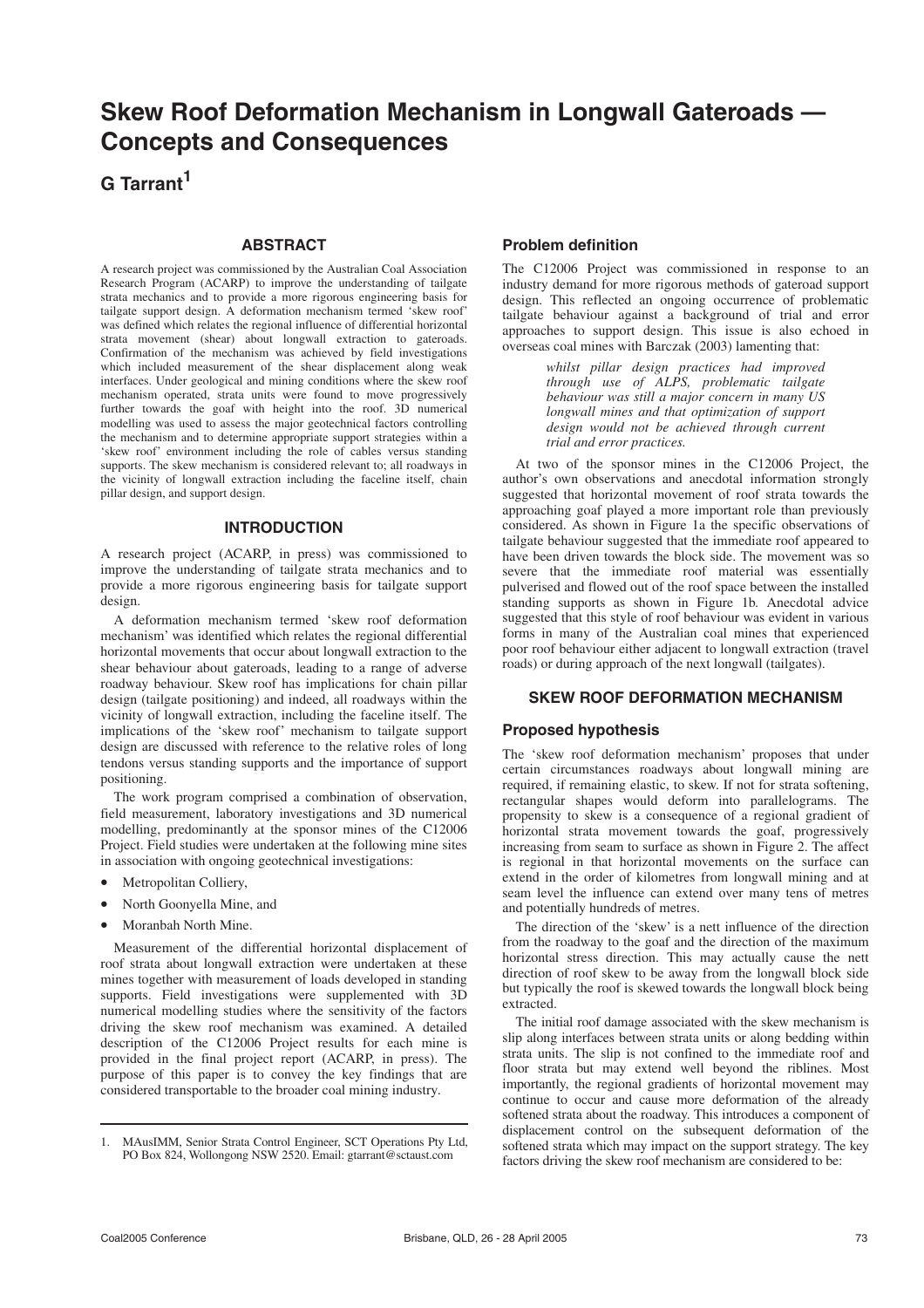





**# View looking inbye, approaching extraction on right side.**

## **b) Ineffective standing support.**

FIG 1 - Typical tailgate roof behaviour observed at Metropolitan Mine prior to investigations.

- the magnitude of the vertical and horizontal stresses;
- the shear modulus of the strata pile (shear deformability); and
- the extent of overburden bridging.

Major factors that are considered to influence the extent of roadway damage include:

- the proximity of the roadway to longwall extraction;
- the presence of weak interfaces in the vicinity (several metres) of the roof and/or floor;
- installed artificial support; and
- strata damage about the roadway experienced on initial driveage.

Clearly there are many other factors that may also influence the extent of roadway damage including those factors that impact on roadway damage on initial driveage and all operational factors that impact on the load distribution about the longwall such as powered support capacity and yield setting, etc.

#### **Relationship of skew roof to vertical and horizontal stress changes**

The skew roof deformation mechanism overprints the roof deformation mechanisms that are attributed to vertical and horizontal stress changes about longwall extraction. The potentially adverse impact of high vertical pillar loading on



FIG 2 - Simplified model of stress/displacement changes adjacent to goaf. Note: direction and extent of skew varies from mine to mine.

roadways has been well established through empirical studies such as ALPS (Mark, 1990, 1992, 1999) and ALTS (Colwell *et al*, 1999). Mills and Doyle (2000) discuss the adverse consequences of high vertical loading on roadway behaviour at Dartbrook Mine using rock mechanics principle centred on the Poisson Effect. Essentially the vertical compression of the pillar results in an increase in horizontal stress in the roof and floor strata. In an elastic environment this is of the order of 33 per cent of the vertical stress increase for most non-coal strata and up to 50 per cent for coal strata (Mills and Doyle, 2000). The increase in horizontal stress may result in overstressing of the roof and floor strata.

The impact of horizontal stress on roadway damage has been well documented (Siddall and Gale, 1992). Essentially elevated *in situ* horizontal stresses may result in overstressing of the roof and/or floor material and contribute to shear along bedding as stresses rotate about the roadway opening. Mine layouts are generally designed to minimise the concentration of horizontal stress about longwall extraction with typically the most favourable extraction orientation subparallel to the maximum horizontal stress direction.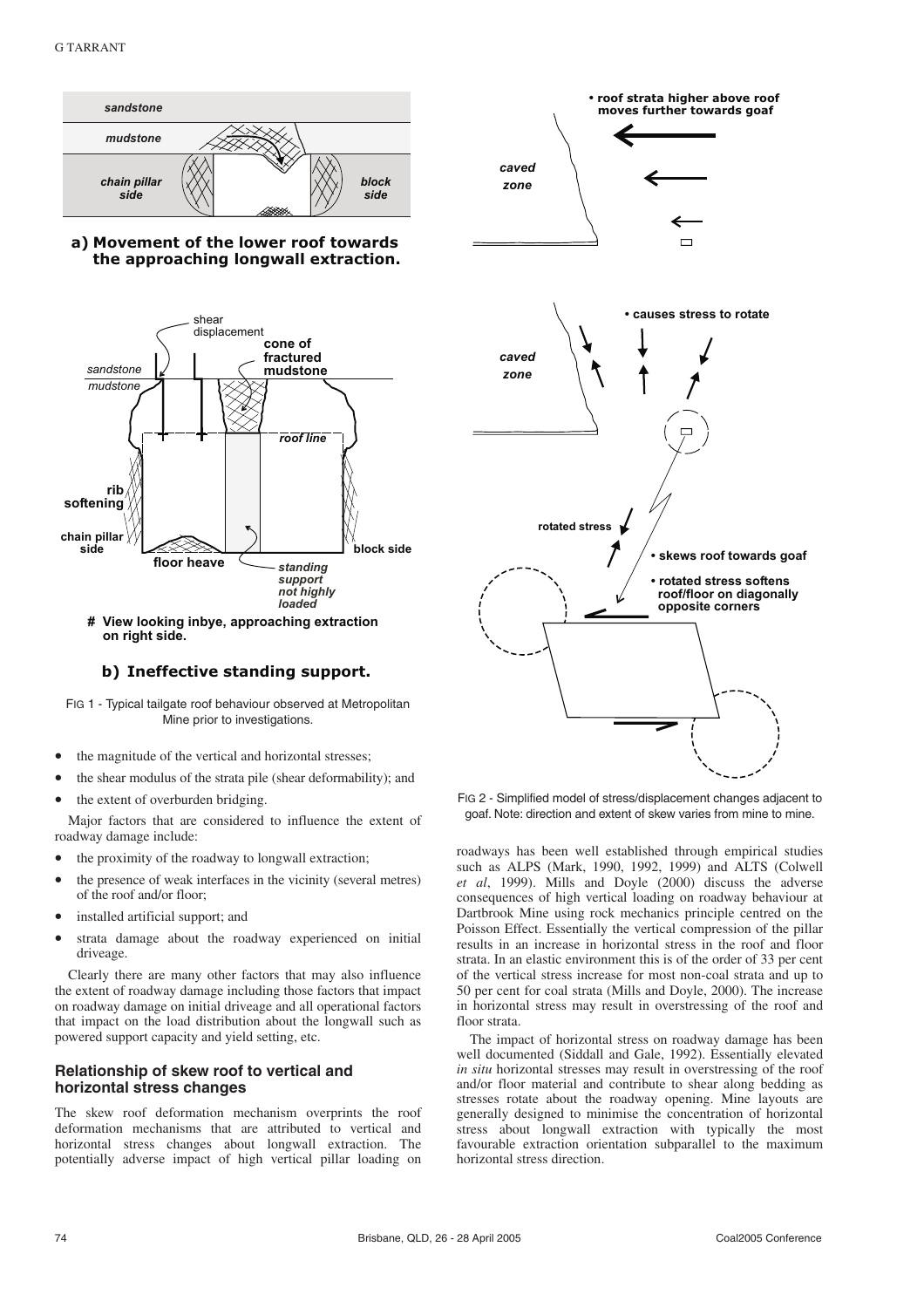The skew roof mechanism overprints the affects of horizontal stress damage. As stated previously, strata that is already damaged about the roadway is still subjected to the regional differential horizontal strata movements associated with longwall extraction. Under these circumstances the softened strata about the roadway could be considered 'slaved' to the deformation of the host strata. The magnitude and direction of the pre-mining horizontal stress also has a major impact on the direction of 'skew' and the extent to which the skew process impacts on the roadway as will be discussed in greater detail.

In summary the proposed skew roof deformation mechanism operates in conjunction with those deformation mechanisms attributable to changes in the vertical and horizontal stress components. The skew process relates to the *rotation* of the principal stresses out of the horizontal plane.

#### **Supporting data for differential horizontal movement**

#### Surface subsidence monitoring

Reid (1998) measured horizontal movements at the surface of up to 25 mm approximately 1.5 km from longwall mining in terrain surrounding the Cataract Dam where mining had occurred at depths up to 500 m. Reid (1998) also noted that:

> *horizontal movements are typically at least as great as the vertical component, that the maximum horizontal movement occurs soon after undermining and that the movements are generally directed towards the goaf.*

Holla (1997) measured vertical and horizontal surface movements associated with longwall mining in flat and high relief terrain in the Newcastle Coalfields. Horizontal movements of over 260 mm were recorded at distances of half the mining depth and whilst not specifically discussed, the figures presented indicated horizontal movement of at least 20 mm up to 1 km (the limit of the subsidence line) from longwall mining.

Hebblewhite *et al* (1999) noted that monitoring of horizontal surface movements associated with longwall mining at Tower Colliery (450 m deep) recorded horizontal displacement of 60 mm at 1.5 km from longwall extraction.

The reader is directed to these texts for more detailed explanation of the impact of surface horizontal movements however the key point is that significant horizontal movements have been recorded at the surface at great distances from longwall mining.

#### Numerical modelling

3D numerical modelling has been conducted for three of the sponsor mines associated with the ACARP C12006 Project as listed previously. The modelling approach and detailed discussion of results is provided in the final report (ACARP, in press); however, Figure 3 illustrates a typical cross-section (example from Moranbah North Mine) showing contours of horizontal movement towards the goaf. The figure is separated into three zones from the initial caved area, an area intermediate between caved strata and elastic strata and then the zone of elastic strata. Of most interest here is the region of elastic behaviour which contains the gateroad and which indicates the progressive increase in horizontal movement towards the goaf from below seam level to the surface. The gradient of horizontal movement for the particular case shown in Figure 3 varied from approximately 20 mm at seam level to over 100 mm at the surface. Clearly the extent of this gradient is site specific and some of the key controlling factors are discussed in following sections however the data from surface subsidence monitoring and the numerical modelling both strongly suggest that the gradient of differential horizontal movement from below seam level to surface is significant.



FIG 3 - Contours of horizontal displacement towards the adjacent goaf; 225 m depth. Note: gateroads shown for reference only.

**Zone C** - elastic behaviour



**a) Longwall 9 approaches - immediate roof mudstone moves towards roadway opening (Poisson effect)**



**b) Adjacent to Longwall 9 goaf**

- **· roof skewed towards goaf**
- **· sandstone moved further than mudstone**
- **· mudstone moved further than coal**

FIG 4 - Relative movement – Travel Road, Longwall 9, Metropolitan Colliery.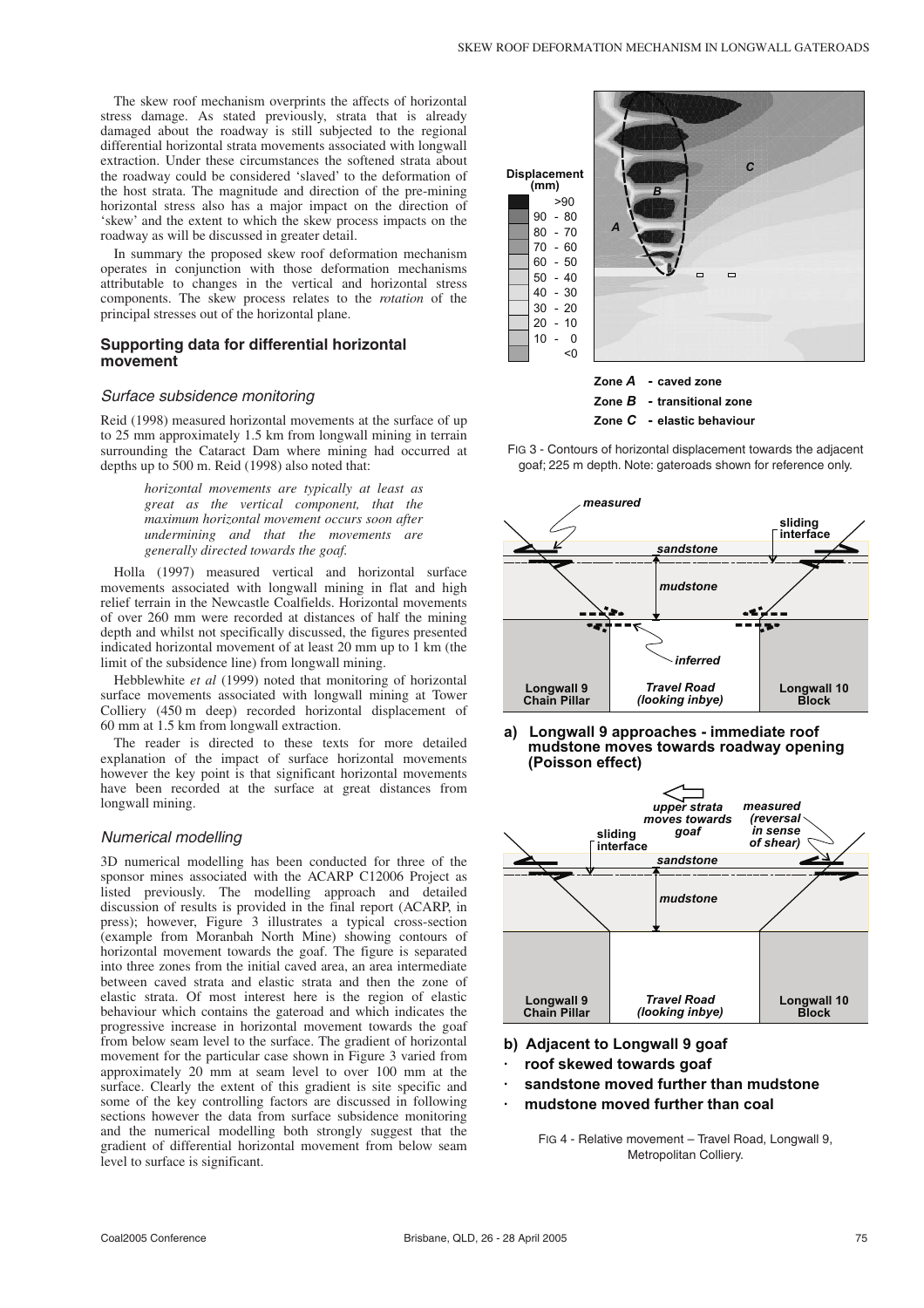#### Field measurements at seam level

The relative horizontal movement of strata about gateroads adjacent to longwall extraction was conducted at the three sponsor mines adjacent to longwall extraction (full side abutment loading) for each of the mines and also under tailgate loading at Metropolitan Colliery.

At each monitoring site the array of field instrumentation included shear strips installed at 45° over the riblines. Each shear strip comprised 72 strain gauges (36 each side) at 50 mm intervals on a stainless steel bar over a total length of 2.0 m. The bar was sealed within a rectangular housing and grouted into a 60 mm diameter hole. Shear displacement of the strata causes the bar to bend and the magnitude of shear displacement is calculated through the differences in strain developed either side of the bar. Prior to installation of the shear strips, candidate locations for shear displacement were identified through roof coring and in each case a clear candidate was identified.

The location of the shear strips in relation to the roof geology at Metropolitan and the sense of movement during approach of the adjacent longwall and then behind the goaf are shown in Figure 4. For the sake of brevity, only the shear strip data for Metropolitan Colliery is provided in the Appendix (and Figure 5). The complete shear strip data in terms of the strain changes measured and the cumulative displacements for each of the mines is provided in the final project report (ACARP, in press). The shear strip data clearly shows the presence of a shear plane (indicated by the 'Z' shape) that developed with extraction of the adjacent longwall. The shear horizon coincided with the candidate location identified from roof coring.

During approach of the adjacent longwall the sense of shear was lower roof towards the roadway centreline which is consistent with that expected from vertical loading and flexure of the lower roof layer as shown in Figure 4. Note that the sense of shear between the lower and upper roof layers is opposite on each side of the roadway at this stage. As mining drew level and passed the monitored site, the sense of shear reversed on one side of the roadway such that the sense of movement was consistent with the upper layer moving further towards the adjacent goaf compared with the immediate roof layer. This was consistent with the skew roof mechanism. At this stage in the mining cycle the magnitude of shear displacement was approximately 5 mm and no discernible roof damage was observed.

The site continued to be monitored during approach of the next wall and the sense of shear continued (upper roof towards the adjacent goaf) until a clear reversal became evident on the block side when the next longwall approached between 52 m and 36 m from the monitored site. The reversal was clearly detected as shown in Figure 5 where Figure 5a illustrates the strain changes from installation and Figure 5b illustrates the strain changes and sense of shear using the readings when the approaching wall was >50 m from the site as the reference.



4000

**at 52 m used as a reference).**

FIG 5 - Strain changes – Longwall 10 block side, Longwalls 9 and 10 extraction.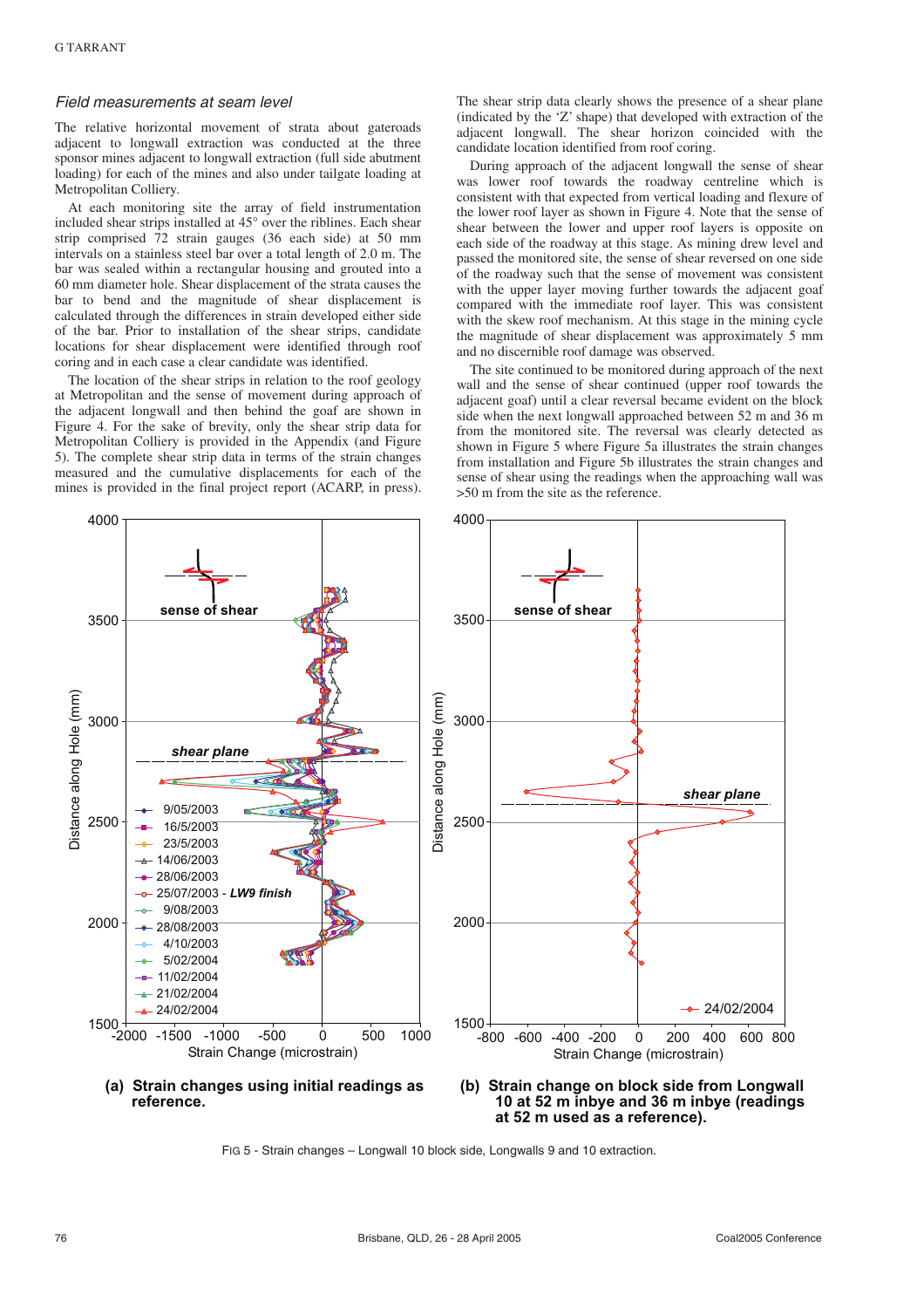The shear strip results from the central heading adjacent to longwall extraction at Moranbah North Mine are summarised in Figure 6 which also showed a similar style of shear behaviour as that evident at Metropolitan Mine. In this case shear movement occurred along the Rider Seam/stone interface. Initial shear displacement on approach of the longwall and at least 81 m behind the wall was dominated by vertical loading, roof flexure and associated Poisson effects and then between 81 and 195 m behind the adjacent goaf, the strata above the shear plane moved towards the goaf relative to the strata below on both sides of the roadway. The shear movement was greater on the block side which is also consistent with the inferred rotation of the principal stresses as shown in Figure 2.



**a) Longwall 105 approaches - 'immediate' roof moves towards roadway opening (Poisson Affect)**



#### **b) Longwall 105 195 m past the site - strata above the Rider Seam moves towards the adjacent goaf relative to immediate roof.**

FIG 6 - Relative movement about the central heading during extraction of adjacent longwall – Moranbah North.

The shear strip results from North Goonyella associated with adjacent longwall extraction are summarised in Figure 7. The data suggested a reversal in the sense of shear across the thrust plane consistent with skew roof behaviour after the wall had passed by 75 m however the results are considered to be influenced by general softening about the roadway and are far from convincing. It is considered possible on the basis of field observations and numerical modelling that the shear inferred about the roadway may reflect the development of high angle zones of bedding developed at or beyond the riblines. The remaining shear strips installed across the coal/stone interface were consistent with behaviour expected from the Poisson effect.



#### **a) Shear displacement on approach of adjacent longwall extraction.**



### **b) Shear displacement after extraction of adjacent longwall.**

FIG 7 - Sense of shear about the travel road on approach and after extraction of the adjacent longwall.

## Field results summary

Each site clearly detected the presence of shear along weak interfaces about the roadways associated with adjacent longwall extraction. This in itself has implications for both roadway and pillar behaviour however the key objective of the fieldwork was to establish whether or not strata units higher into the roof moved further towards the goaf in response to a regional gradient of horizontal movement from seam to surface (skew roof mechanism). The skew roof mechanism was convincingly indicated by the shear strips at Metropolitan Colliery on approach of adjacent longwall extraction and then under tailgate loading conditions. At Moranbah North Mine the skew behaviour was detected but much later relative to adjacent longwall extraction (>81 m behind the goaf). At North Goonyella Mine the results were not conclusive in relation to the operation of the skew roof mechanism and it is considered more likely that the shear detected was a consequence of general softening and mobilisation of structured ground.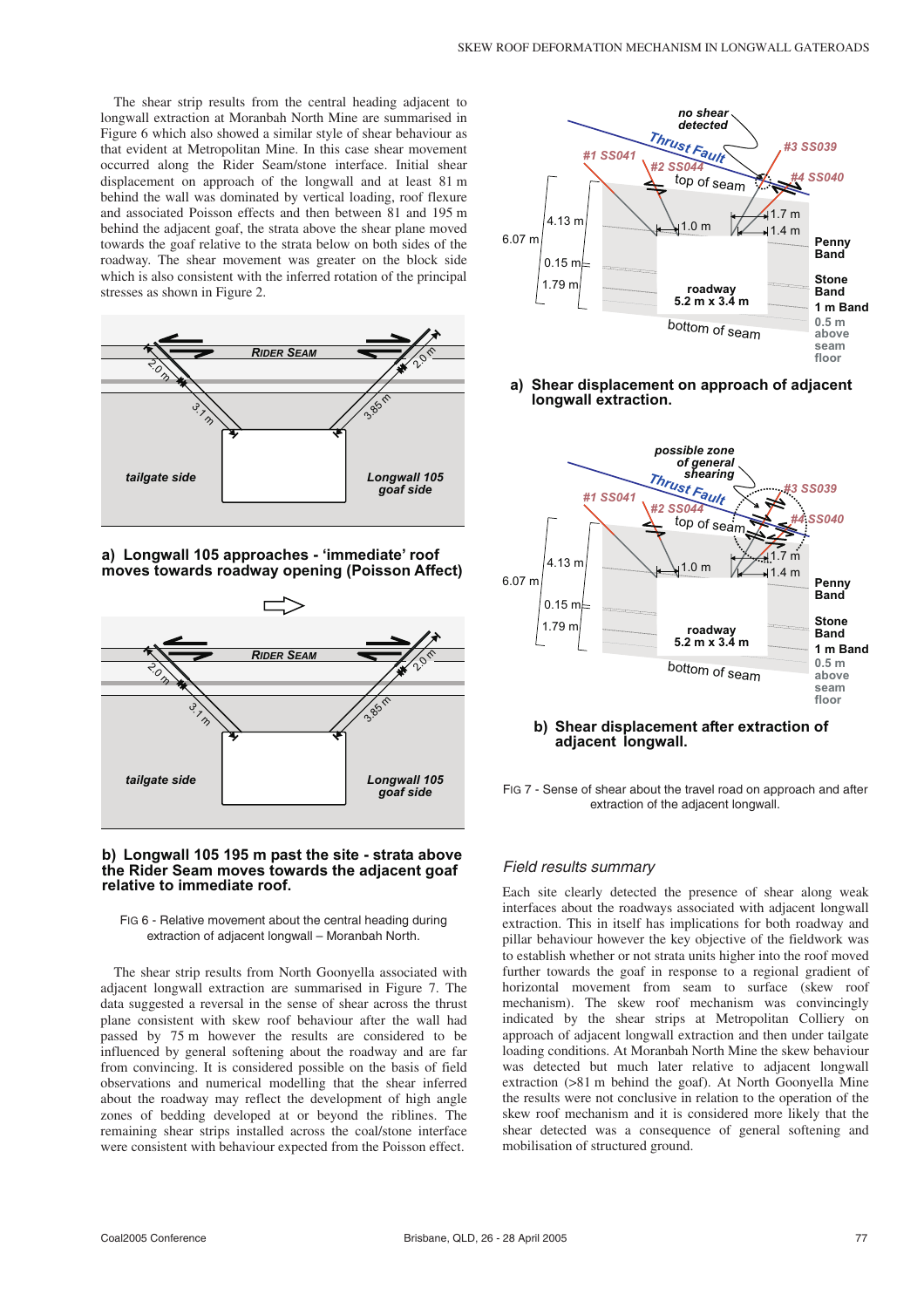#### **DISCUSSION**

#### **Factors influencing skew roof mechanism**

The proposal that progressively increasing horizontal movement towards the goaf from seam surface may impact on gateroads was confirmed through field measurement. The regional horizontal movements imposed relative movement about the roadways such that the roadway roof moved towards the goaf more than the floor and layers higher into the roof moved further than immediate roof layers, all other things being equal. The extent of the relative movement and consequential slip along bedding varied considerably between the three mines and the following discussion presents the findings of work conducted to better understand the underlying factors driving the skew roof process.

The driving force for shear displacement is shear stress. The shear stress generated in the plane of bedding is the driving force behind slip along bedding.

The three mines represent a range of mining and stress environments as summarised in Table 1. The skew roof behaviour was greatest at Metropolitan which implied that either depth and/or horizontal stress may have been contributing factors. Moranbah North and North Goonyella represent similar mining geometries with the major differences being that the horizontal stress is somewhat higher at Moranbah North and also the orientation of the maximum horizontal stress with respect to mining is significantly different. The range of variables in the field sites also included other factors such as average rock stiffness of the strata pile from seam to surface, rock stiffness contrasts of the immediate roof strata, presence of structure and variation in the strength of interfaces.

3D numerical modelling of the three sponsor mines provided a measure of the shear stress that would have been imposed on the gateroads during extraction of the adjacent wall (under full side abutment loading). The shear stress obtained from modelling represents the nett outcome of the competing influences listed above. It was considered important to use the 3D code so that the effects of longwall extraction oblique to the principal stresses would be captured. Skew of the rectangular roadway can be visualised as a combination of skew both across and along the roadway and each of these components contributes (by vector addition) to shear stress in a given plane.

Figure 8 is a contour of total shear stress resolved in the plane of bedding (horizontal in these cases) for the same modelled scenario as that shown in Figure 3. The 1 MPa contour is highlighted and the area containing shear stress along bedding greater than 1 MPa is shaded. Any roadway positioned within the shaded region would be expected to experience shear along bedding to some extent (clearly this depends on the shear strength of the interface). The actual position of the gateroad in this case is also shown in the figure and clearly the likelihood of slip along bedding was high.

The distribution of shear stress along bedding away from the goaf is summarised in Figure 9 which also includes the distribution obtained from modelling conducted for Metropolitan







FIG 9 - Modelled shear stress on bedding versus distance from goaf edge – side abutment loading.

| <b>Mine</b>                              | Depth of cover<br>(m) | Longwall width<br>(m) | Pillar width<br>$(centres)$ $(m)$ | <b>Tectonic setting</b>                                                                        |
|------------------------------------------|-----------------------|-----------------------|-----------------------------------|------------------------------------------------------------------------------------------------|
| Metropolitan                             | 500                   | 155                   | 40                                | Relatively high horizontal stress environment.<br>30° maingate stress concentration.           |
| Moranbah North (three<br>heading layout) | 225                   | 250                   | 30 and 25                         | Relatively moderate horizontal stressfield.<br>$0 - 25^{\circ}$ tailgate stress concentration. |
| North Goonyella                          | 250                   | 250                   | 35                                | Low to moderate horizontal stresses.<br>30° maingate stress concentration.                     |

**TABLE 1** Background data for the three sponsor mines.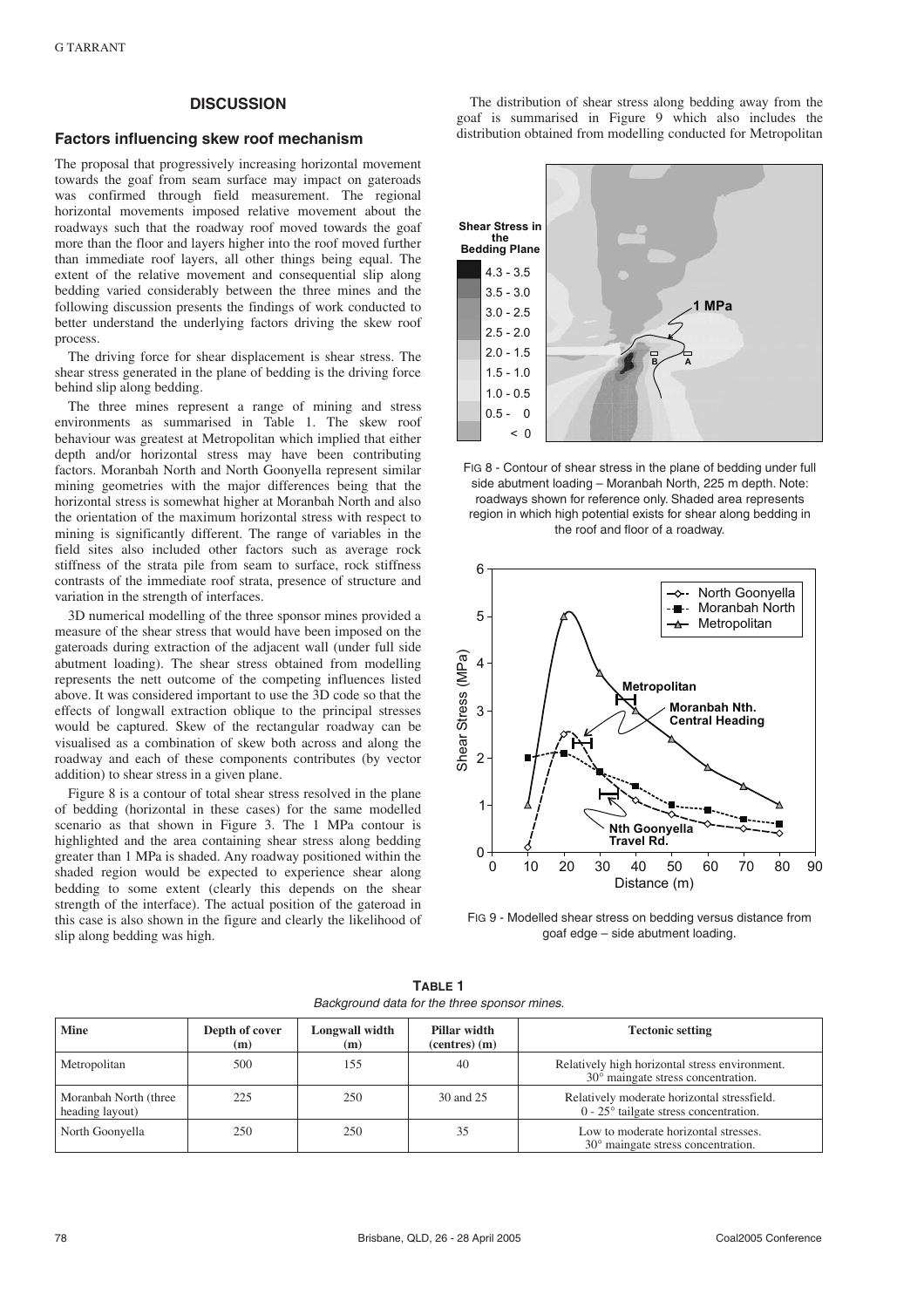Colliery and North Goonyella Mine and the respective gateroad positions. The figure shows that the magnitude of shear stress imposed on Metropolitan gateroads adjacent to longwall extraction was significantly high than Moranbah and North Goonyella. Whilst the Moranbah North and North Goonyella distributions were similar, the central heading of the former mine was located within a region of higher shear stress. The modelled distributions suggests that slip along bedding would be expected about any roadway located within 40 to 50 m of the goaf edge at North Goonyella and Moranbah North and over 80 m from the goaf edge at Metropolitan Colliery!

To better understand the factors resulting in the difference between shear stresses at different mines, a desk top study was undertaken to examine the impact of depth, rock stiffness (shear deformability of the strata) and *in situ* horizontal stress on shear stress about longwall extraction. The study was conducted using the 2D Flac code and therefore no 'out of plane' shear stresses were modelled. The strata section used was a generic case, simplified such that the only two rock types were coal and another rock type whose properties were varied. The pre-mining horizontal stress was input according to Equation 1, which scales the horizontal stress according to depth and a tectonic stress component. The study is described in detail in the ACARP C12006 Final report (ACARP, in press) and only the key findings are discussed here.

$$
\sigma_{\text{Htotal}} = \sigma_v \cdot \left(\frac{v}{1 - v}\right) + TSF \cdot E \tag{1}
$$

where:

σ*Htotal* is the horizontal stress

- $\sigma_v$  is the vertical stress
- *v* is the Poisson's Ratio

*TSF* is the tectonic stress factor

*E* is the Young's Modulus

Figure 10 shows the shear stress in the roof of a hypothetical roadway located 40 m from the goaf edge for the generic case modelled for a range of depth and rock stiffness and tectonic stress factors (TSF). The first point in each curve is a TSF of 0.2, which would represent a very low tectonic stress environment and the last point is a TSF of 1.4, which represents a high horizontal stress environment. The figure shows that:

- for a given rock stiffness and depth, shear stress generally increases with the magnitude of the pre-mining horizontal stress;
- for a given depth and horizontal stress, shear stress increased with shear modulus with much greater sensitivity in the  $E = 5$ to 12 range compared with  $E = 12$  to 20 range; and
- for a given rock stiffness and pre-mining horizontal stress, shear stress was not related to depth of cover.

The sensitivity study highlighted that the interrelationships between shear stress and depth of cover, rock stiffness and horizontal stress are complex and that evaluation of the propensity of any given environment to exhibit skew roof behaviour requires a numerical approach to gain an understanding of the interaction between competing influences.

One of the important findings of the sensitivity study was the lack of a clear relationship between potential skew roof deformation and depth of cover. This suggests that problematic gateroad behaviour can occur at depths below that suggested from analysis of vertical loading alone and conversely that increased depth may not necessarily make skew roof behaviour worse.



FIG 10 - Modelled shear stress 40 m from the goaf edge for a range of depths, rock modulus and horizontal stress.

#### **Skew roof at the tailgate/faceline corner**

The preceding discussion developed the general concepts of the skew roof behaviour for the relatively simple extraction geometry of an adjacent goaf ignoring end effects.

The extraction geometry at the tailgate corner is considerably more complex however the general concepts already developed still apply. The 3D numerical modelling work conducted for the three sponsor mines indicated that the direction of the shear stresses resolved in the plane of bedding (the skew direction) was influenced by both the direction to the approaching goaf and the pre-mining horizontal stress direction. This is conceptually illustrated in Figure 11 for a range of extraction orientations with respect to the maximum horizontal stress. It is interesting to note that whilst there would usually be a component of skew movement towards the block side, under some circumstances there can be a component of movement away from the block side.

Figure 12 is a summary plot showing the distribution of shear stress along bedding in the tailgate roof versus distance to the faceline for the three sponsor mines. Based on the general assumption that 1 MPa shear stress would be sufficient to generate shear along bedding in the roof or floor of a roadway, the distributions suggest that shear behaviour would be expected at Metropolitan and Moranbah North with the former being more extensive. In contrast, the shear stress about the tailgate at North Goonyella would not be expected to be as high. This is mainly a consequence of the magnitude and orientation of the maximum horizontal stress direction.

#### **Style of damage from skew roof behaviour**

The preceding discussion presented some major factors contributing to the generation of shear stress about roadways in the vicinity of longwall extraction. The likelihood of the imposed shear stress causing slip along bedding and consequential adverse roof behaviour is itself dependent on many factors. Clearly the strength of the interfaces is a major factor. The following discussion is based on the assumption that a weak interface is present within the immediate 5 m of roof or floor and that the shear stresses are such that the skew roof mechanism is operating.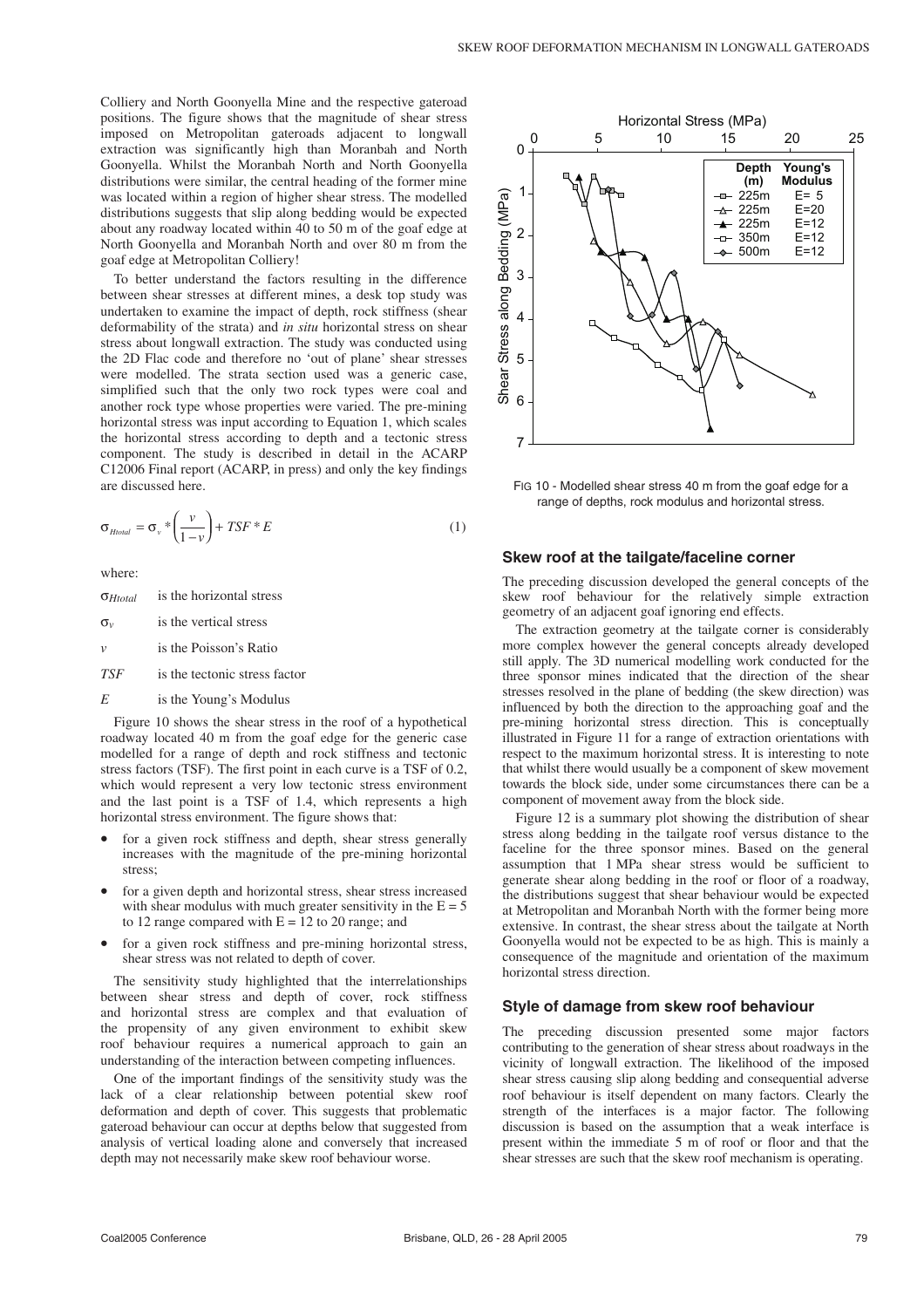

**a) Maingate stress notch - high component of movement towards the block side.**



**c) Tailgate notch - potential component of movement away from block side**

FIG 11 - Conceptual model of skew direction caused by direction of extraction with respect to the maximum horizontal stress orientations.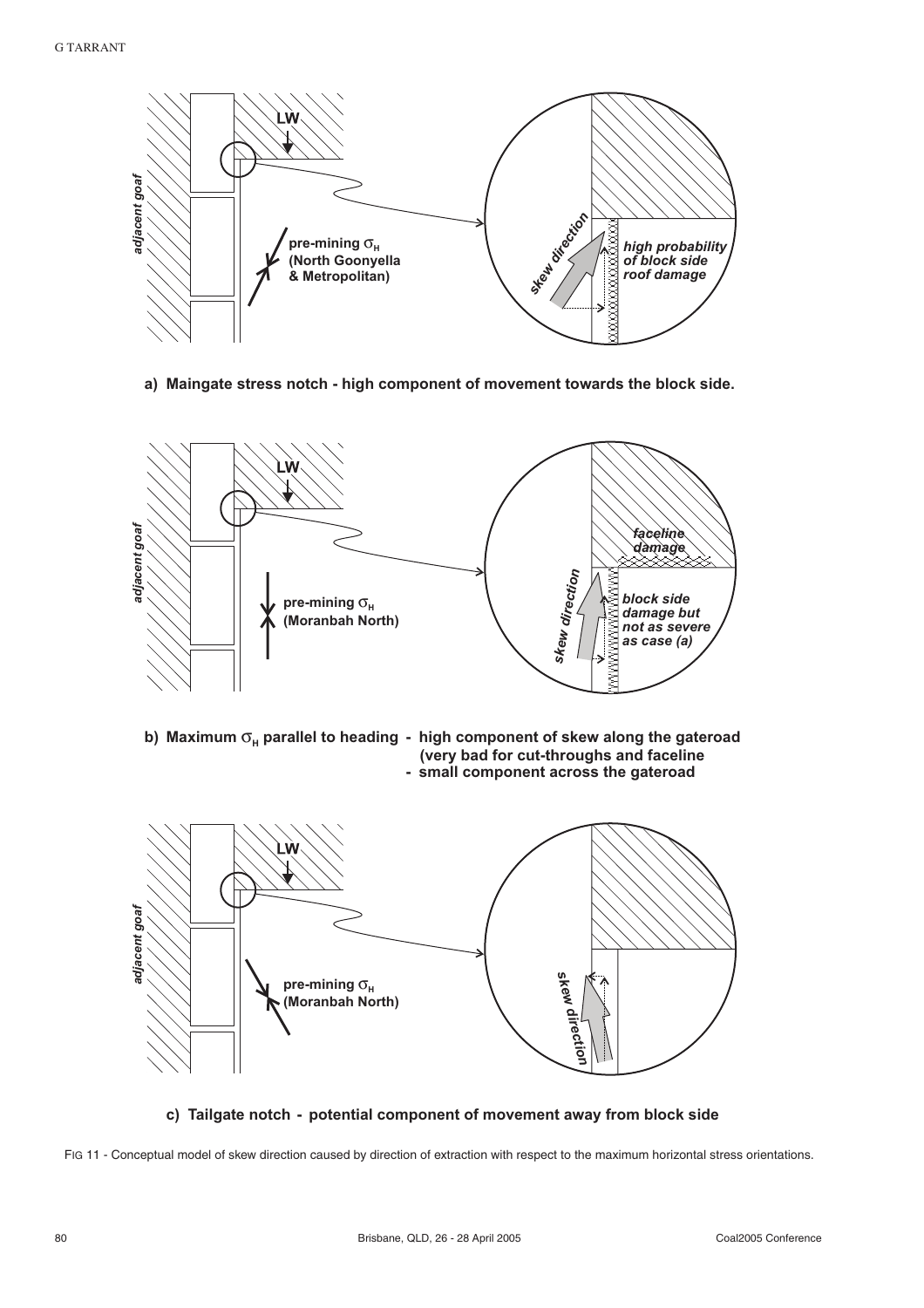

FIG 12 - Distribution of shear stress about the tailgate versus distance from the longwall faceline.

The key aspects of damage associated with the skew roof mechanism:

- increased shearing along weak interfaces in the roof beyond the riblines on the goaf side of the roadway;
- increased shearing along weak interfaces in the floor beyond the riblines on the other side of the roadway;
- increased roof damage typically on the goaf side of the roadway (naturally pre-existing roof damage may continue to focus subsequent damage); and
- increased floor damage on the same side of the roadway as the roof damage.

Potentially the most important characteristic of the skew roof mechanism is the perfectly plastic behaviour (displacement driven) of the softened strata about the roadway. The strata surrounding the roadway will differentially move towards the goaf whether or not the roadway is present. If the movement was simple translation without a shear component, then an observer underground would scarcely notice however the shear deformation demands a change of shape in the host strata irrespective of the presence of the roadway or surrounding softened strata.

### **IMPLICATIONS FOR SUPPORT DESIGN**

Tailgate roadway behaviour is sensitive to a combination of vertical, horizontal and under some circumstances shear stress changes (skew roof) associated with longwall extraction. The roof strata moves laterally towards the adjacent goaf under side abutment loading and under tailgate loading the movement changes direction towards the approaching goaf. In addition to this movement, the vertical loading of the ribs causes rib softening which increases the effective span of the roof and floor and also induces further lateral movement in the roof and floor according to the Poisson effect.

One of the key objectives of the support design should be to reduce the lateral strata movement towards the block side as far as possible. The 'collision' of the immediate roof strata against the block side causes roof and floor damage by itself and exacerbates any other primary drivers of roof damage such as horizontal stress increases or elevated pillar loading. If the lateral strata movement cannot be reduced sufficiently, then protection of the block side should be considered, potentially accepting increased damage on the chain pillar side of the roadway. This strategy has proven to be an effective method to manage skew roof style of behaviour at Metropolitan Mine. The method seeks to prevent damage propagating from the tailgate along the faceline and provides a stable section of roadway for a second means of egress.

## **Protecting the block side**

The positioning of standing support in a line rather than in a staggered pattern is considered to be an effective means of predisposing the roof or floor damage to occur on the chain pillar side rather than the block side. Essentially the lateral movement of the immediate roof strata 'collides' against the artificial barrier presented by the line of standing supports rather than against the block side. The following aspects are critical to achieving an effective artificial barrier:

- The standing supports must be placed close enough to interact as a pattern. This typically ranges from 3 to 5 m but should be confirmed for the conditions specific to each mine.
- The integrity of the immediate roof must be maintained as far as possible. This impacts on the primary roof bolt density. It is considered unlikely that a four-bolt pattern would maintain an acceptable level of roof integrity under skew roof conditions.
- The integrity of the roof skin is critical. Strong mesh is considered an essential component for this strategy with the use of suitable bolt plates such that high collar loading does not result in premature failure of the bolt/plate/mesh system.
- The line of standing supports should be biased towards the block side.
- The standing supports should be engaged as early as possible by the roof to floor convergence. This is achieved by early installation, tight packing and pre-stressing with inflatable packers.
- Cable bolts should be used to assist with maintaining roof integrity on the block side however their ability to limit lateral strata movement associated with skew roof is considered to be limited.

Figure 13 illustrates the successful use of this strategy at Metropolitan Colliery. Note the excellent roof conditions on the block side of the supports as the lateral movement of the immediate roof essentially collides against the barrier developed by the line of standing supports.

#### **Role of cable bolts**

Cable bolts are considered to be an excellent product to reduce strata dilation, particularly when this occurs above the bolted horizon. The ability of cable bolts to reduce lateral shear displacement is considered to be limited. Unfortunately under circumstances where skew roof deformation is active, a simple substitution of cable capacity for standing support capacity would be an inappropriate design choice.

It is highly recommended that standing supports are used to control the lateral strata behaviour or to reduce its impact rather than cables. Cable bolts would perform an important function on the block side by maintaining roof integrity. When used in conjunction with standing supports, the cables on the block side are theoretically operating in a zone of reduced shear displacement which would enhance their longevity and performance.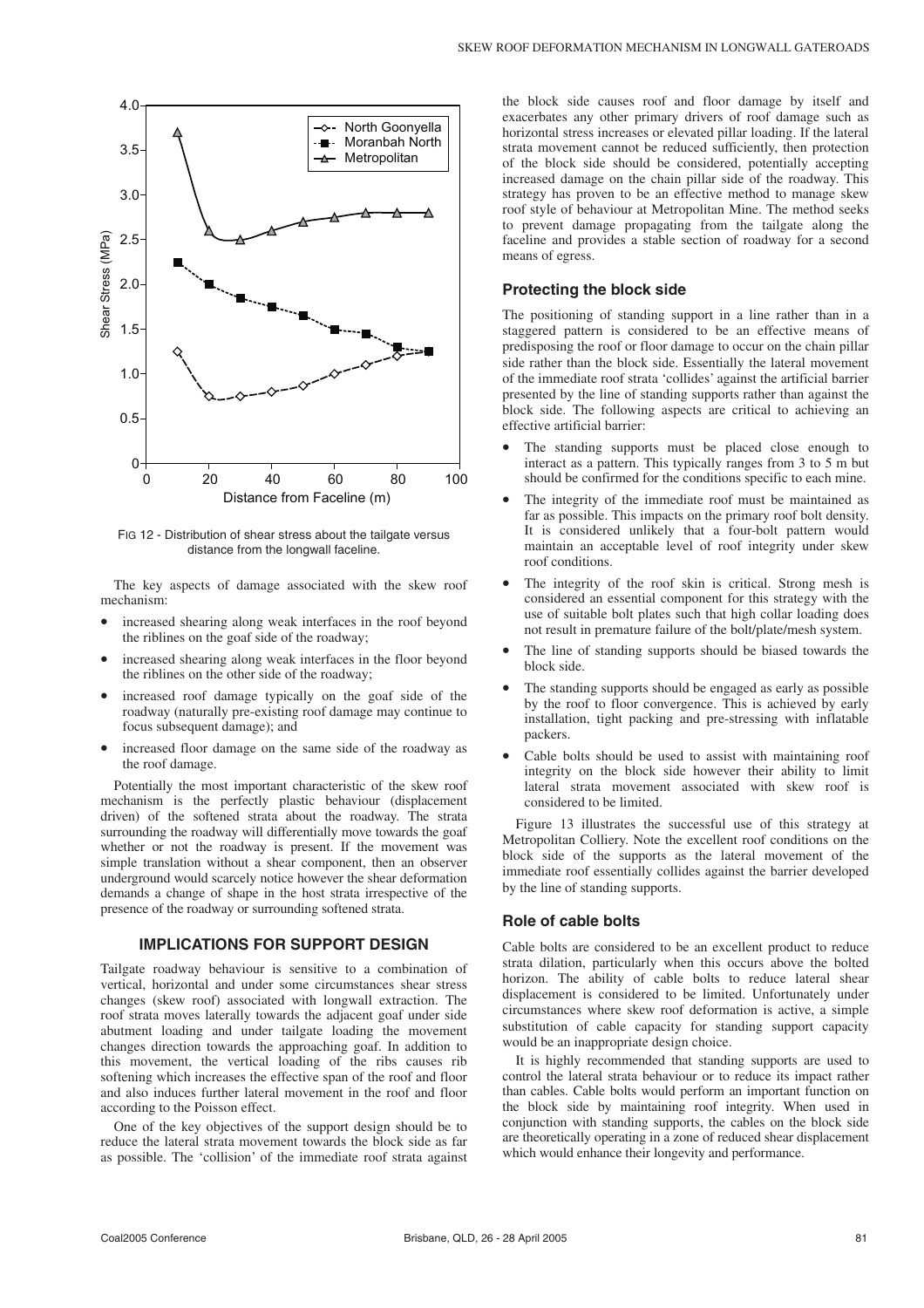

**a) Can A, approximately 10 m outbye.**



**b) Can B, approximately 16 m outbye.**



**c) Can C, approximately 19 m outbye. d) Can D, approximately 22 m outbye.**





FIG 13 - Views of tailgate looking inbye – roof conditions on block side of supports significantly better than chain pillar side.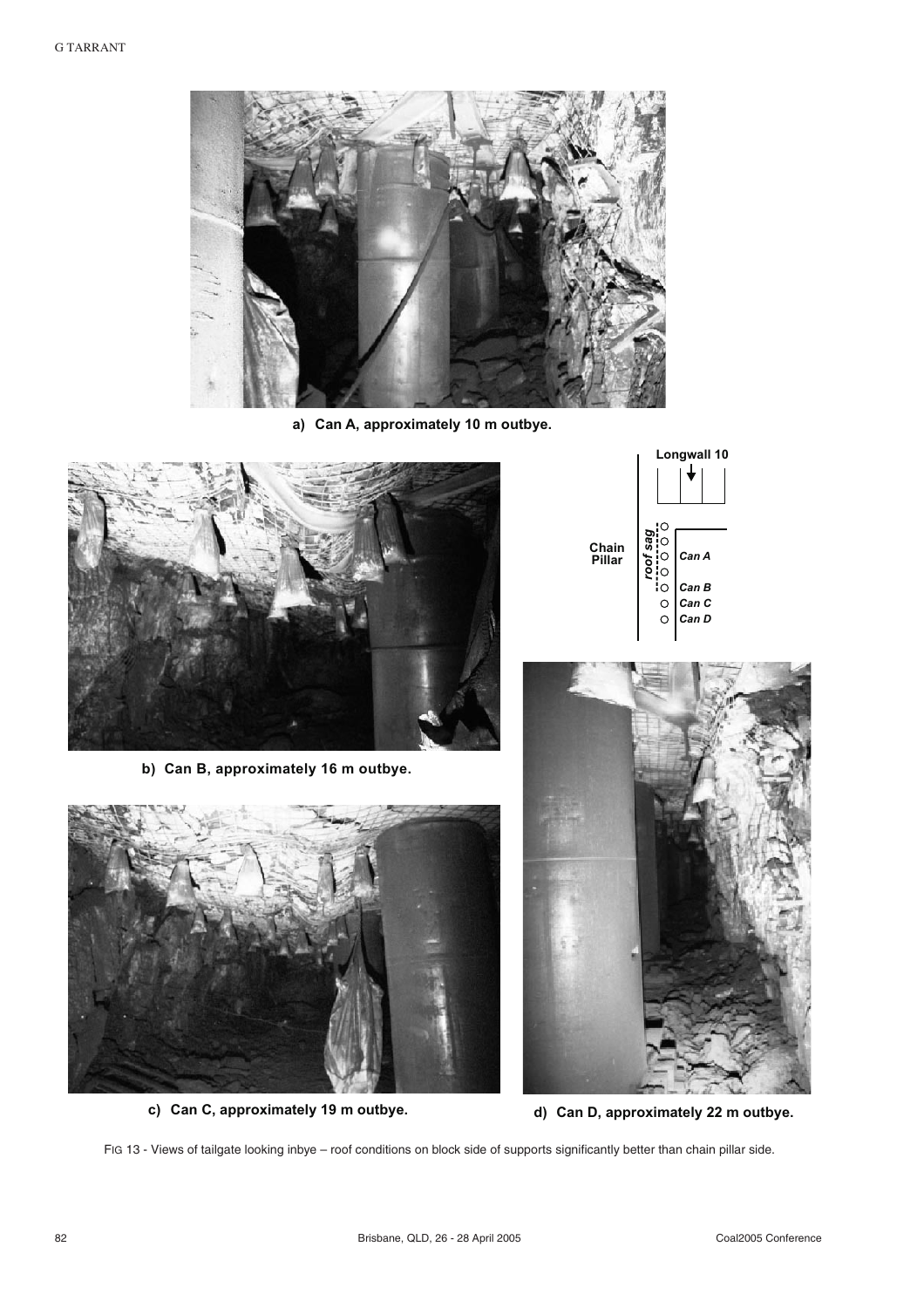#### **Future support improvements**

Numerical modelling conducted as part of this project sought to determine the influence of support aspects such as positioning, stiffness, strength and timing of installation. This work will be reported in more detail elsewhere however the results suggest that a substantial increase in support stiffness and capacity (to at least 350 tonnes and potentially up to 500 tonnes) would be required to have an impact on the skew roof mechanism. The impact of such support capacity would need to be evaluated against other aspects such as supports punching into the roof.

Significant improvement to the stiffness of existing support systems would be expected to result from active setting of the supports against the roof. Use of inflatable packers would be expected to offer significant benefits in terms of support performance compared with existing methods of base construction. Pre-stressing the supports in this way also removes that component of roof to floor convergence required to 'seat-in' the support. This was found to be in the range 20 to 50 mm which would allow significant loss of roof strength prior to the supports being effectively engaged.

#### **CONCLUSIONS/RECOMMENDATIONS**

A roof deformation mechanism termed 'skew roof' has been investigated through observation, field measurement and 3D numerical modelling. As the term suggests, the immediate roof layers in the vicinity of longwall extraction may move further towards the adjacent or approaching goaf relative to the floor. Similarly, higher strata layers move further than layers closer to the roof. In extreme cases the immediate roof layer is 'driven' towards the goaf under displacement (unstoppable) control.

The skew roof mechanism is driven by the rotation of the principal stresses out of the horizontal plane about longwall extraction, thereby imposing excessive shear stress on (near) horizontal bedding. The key factors driving the skew roof mechanism are considered to be:

- the absolute and relative magnitudes of the vertical and horizontal stresses;
- the shear modulus of the strata pile (shear deformability); and
- the extent of overburden bridging.

The skew mechanism overprints other influences such as vertical loading of chain pillars and associated Poisson effects and exacerbates the affects of horizontal stress changes.

Control of tailgates subjected to skew roof behaviour is currently limited to protection of the block side, considered to be the most critical area to safe egress of personnel and manageable faceline conditions. Standing supports are considered to be the 'front line' support strategy with emphasis on appropriate positioning (biased to the block side), interaction as a pattern and maximising effectiveness through early placement and pre-stressing. Primary bolts, roof mesh and long tendons have important roles to play in maintaining the integrity of the immediate roof layers to allow the standing supports to interact effectively.

However, significant increases in the existing strength and stiffness of standing supports is considered necessary to achieve better control of problematic tailgates.

The determination of the potential impact of skew roof behaviour and development of an appropriate support strategy remains a 'horses for courses' proposition, requiring observation of strata behaviour, field measurement of support loading and strata interaction and numerical modelling which should be 3D to properly simulate the full 3D stress changes.

The skew roof mechanism should also be a consideration in pillar design, mine layout and the potential impact on the longwall faceline itself. Computational advances allow the reasonable 3D simulation of the tailgate environment and evaluation of any conceivable support strategy. This provides a rigorous basis to optimise pillar width against support effort.

#### **ACKNOWLEDGEMENTS**

The work presented was conducted under the auspices of ACARP as part of Project C12006 Tailgate Support – It's Time for an Engineered Solution. Contributions to the C12006 Project were also made by:

- North Goonyella Coal Pty Ltd,
- Anglo Coal (Moranbah North Management) Pty Ltd,
- Metropolitan Collieries (Excel Mining Pty Ltd),
- BHP Billiton Illawarra Coal,
- Pioneer Burrell Mining Services (now Burrell Hansen),
- Strata Products,
- Ground Consolidation,
- Coalroc Contractors Pty Ltd, and
- SCT Operations Pty Ltd.

### **REFERENCES**

- ACARP, in press. Project C12006 Standing support it's time for an engineered solution, Final report.
- Colwell, M, Frith, R and Mark, C, 1999. Analysis of longwall tailgate serviceability (ALTS): A chain pillar design methodology for Australian conditions, in *Proceedings Second International Workshop on Coal Pillar Mechanics and Design,* Pittsburgh, PA, pp 33-48 (US Department of Health and Human Services, Public Health Service, Centre for Disease Control and Prevention, National Institute for Occupational Health and Safety, DHHS (NIOSH)), IC 9448.
- Hebblewhite, B K, Waddington, A and Wood, J, 1999. Regional horizontal surface displacements due to mining beneath severe surface topography, in *Proceedings 19th Conference on Ground Control in Mining*, Morgantown, VW (eds: S S Peng and C Mark), pp 149-157.
- Holla, L, 1997. Ground movement due to longwall mining in high relief areas in New South Wales, Australia, in *International Journal of Rock Mechanics and Mining Science*, 34(5):775-787.
- Mark, C, 1990. Pillar design methods for longwall mining, US Department of the Interior, Bureau of Mines, IC 9247Pittsburgh, PA.
- Mark, C, 1992. Analysis of longwall pillar stability (ALPS): an update, in *Proceedings Workshop on Coal Pillar Mechanics and Design,* Pittsburgh, PA, US, IC 9315, pp 238-249 (Department of the Interior, Bureau of Mines).
- Mark, C, 1999. Empirical methods for coal pillar design, in *Proceedings Second Conference on Ground Control in Mining,* Morgantown, WV, West Virginia University, pp 145-154.
- Mills, K M and Doyle, R, 2000. Impact of vertical stress on roadway conditions at Dartbrook Mine, in *Proceedings 19th Conference on Ground Control in Mining*, Morgantown, VW (eds: S S Peng and C Mark) pp 291-296.
- Reid, P, 1998. Horizontal movements around Cataract Dam Southern Coalfield, in *Proceedings Fourth Triennial Conference of the Mine Subsidence Technological Society,* Newcastle, Australia.
- Siddall, R and Gale, W J, 1992. Strata control a new science for an old problem, in *Proceedings UK IME General Meeting of Institute of Mining Engineers and the Institute of Mining and Metallurgy*, Harrogate, UK, V 101, Section A, pp 1-12.

## **APPENDIX**

## **SHEAR STRIP RESULTS – METROPOLITAN MINE**

Note that the reference location (zero displacement) is the base of the shear strip however since the absolute position of the shear strip is not known, the 'Y'-axis in the cumulative displacement plots could be moved to the right or left. This does not alter the sense of shear but would affect the absolute position of the shear strip itself. In other words, the absolute location of the shear strips is not known relative to a fixed reference.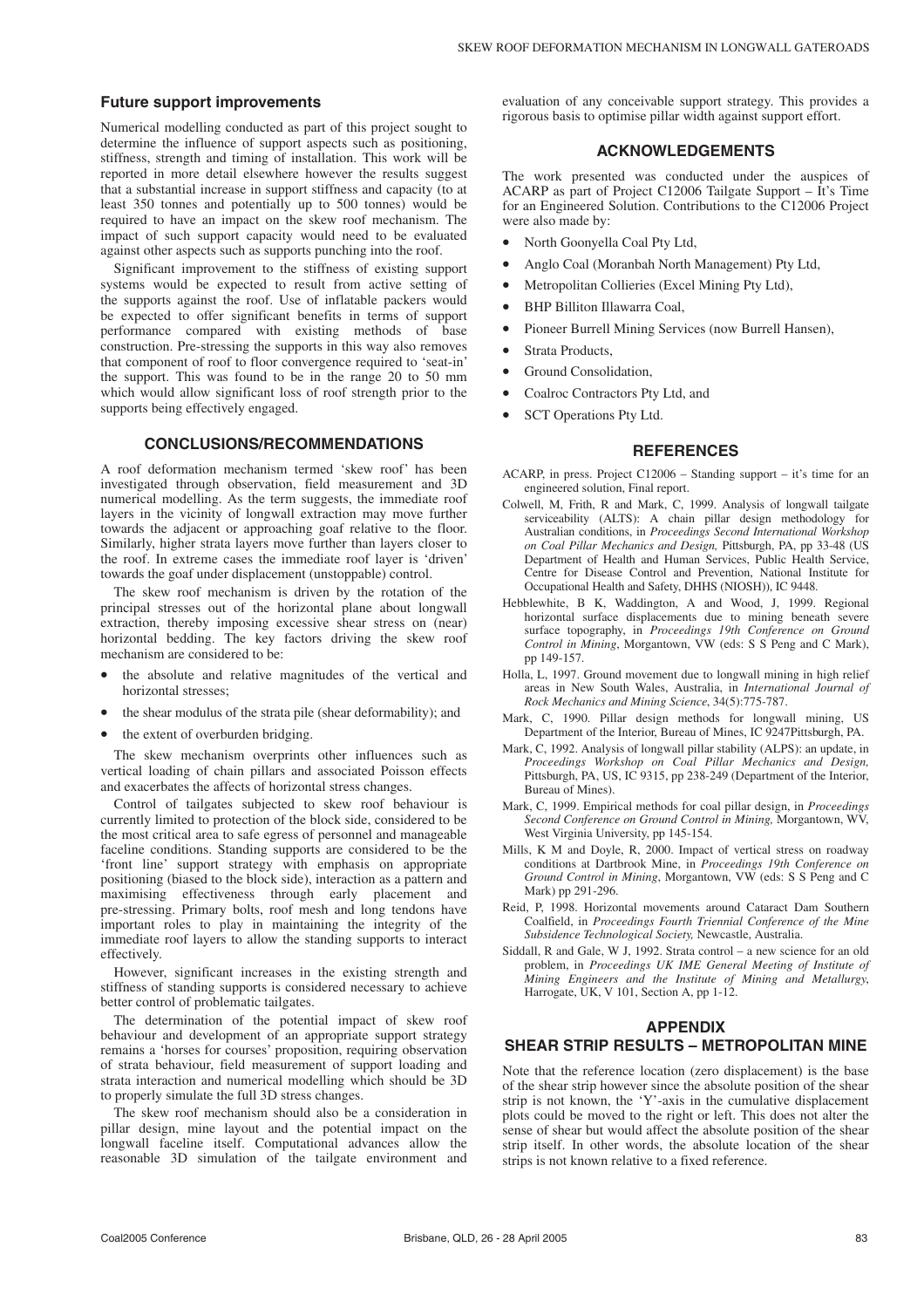

FIG A1 - Cumulative displacement – chain pillar side during extraction of Longwalls 9 and 10.



FIG A2 - Cumulative displacement along shear strip – block side during extraction of Longwalls 9 and 10.